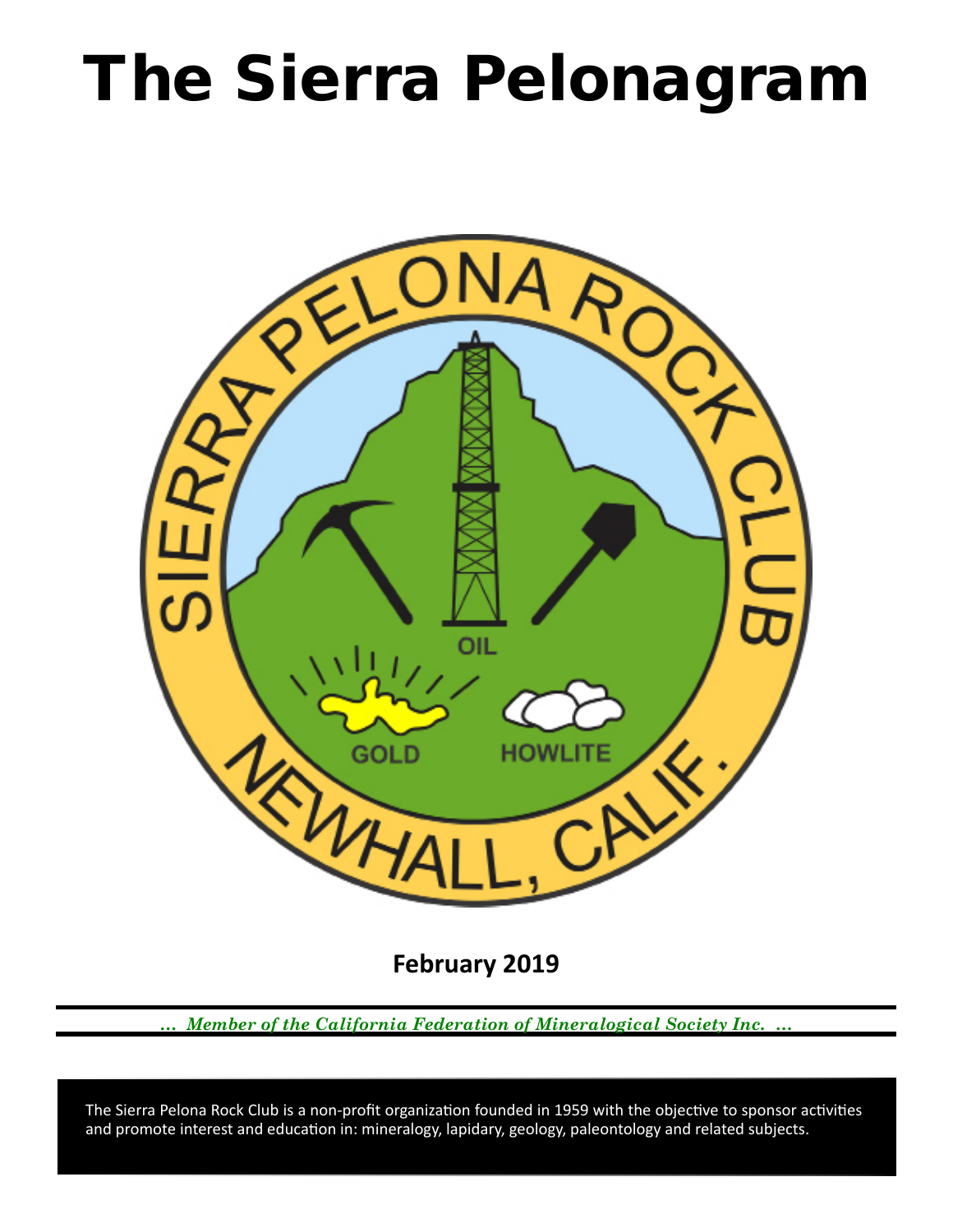### **President's Message**



February is shaping up around here.

 We had great rains last week, and now, while it is kind of cold for SoCal, we aren't Midwest or Back East! It is sunny and beautiful. Flowers are starting to bloom and trees are budding up. A perfect time of year to hit the desert for collecting.

 Punxsutawney Phil, Seer of Seers, Sage of Sages, Prognosticator of Prognosticators and Weather Prophet Extraordinary saw his shadow.

 As far as the club is concerned, it should be a pretty good month too. On February 16 Julie is guiding us on a great trip for thulite, jasper and some other good stuff. She will be sending out an email soon with details. Keep in mind that this month's field trip is a week earlier than the usual Saturday after the General Meeting. Some-

times we have to shift the trip because of scheduling conflicts.

 February 23 is the first workshop of 2019 at mine and Heidi's home. Workshops are for members in good standing only.

 Of course, Valentine's Day is next week, so guys, start thinking on that, I can guarantee your significant other has been for some time! Don't wait until the last minute.

I hope to see you all at our next meeting, February 19 at 7:30pm. Until then, Cheers.

Bill Webber President, SPRC

> **Sierra Pelona Rock Club** Board Meeting February 5, 2019 Greenbriar Estates Clubhouse

 The meeting was called to order at 7:10pm. In attendance were Bill and Heidi Webber, Julie Tinoco, Shana Brunes-Ruiz, Kay Denson, Ron Lawrence, Evelyn Velie, Tina White and Mike Serino.

The Minutes for January were approved as presented: Kay motioned/Bill seconded/passed.

The Treasurers Report for January was approved as presented: Kay/Bill/passed.

Ed Learn and John Wheeler applications for membership were presented and passed. Bill/Evelyne/passed. Congratulations!

 Rock Exchange: We were contacted by Nan Butler who was a guest of Peggy Stamboulian at one of our meetings last fall. She belongs to the Alabama Mineral and Lapidary Society in Birmingham, AL and is starting a Rock Pups and would like to exchange some rock samples with us. Heidi is to contact her for more detail and to fulfill her request. We all liked the idea and have lots of samples to share.

 Evelyn is attending the CFMS Conference at the Pomona Fair Complex being held from March 8-11. She plans to spend the night on March 9 as she will be manning the ticket booth all day Sunday, starting at 8am. She asked for us to pay for her hotel stay and a meal. She will provide receipts. Heidi/Shana/passed.

 Open House at Placerita Canyon Nature Center will be held on May 11. Evelyn said she would like to be the washer woman at Walker Cabin again and we also need volunteers for the SPRC table from 9:30am-3:30pm. You can sign up for half or full day. Contact Kay Denson as she will handle the sign-up sheet.

The February program will be given by Tina White: Sharks in the Central Valley?

 There was a discussion as to the Holiday Dinner normally held at the clubhouse, but that is up in the air at this time. If anyone has access to a large room where we could hold our annual dinner, please let us know. We will continue to try to take positive action over the next few months.

 The first workshop of 2019 will be held on February 23 at Bill and Heidi Webbers' home from 10-3-ish. Lunch will also be served for \$5 as per usual. This club event is for club members in good standing only. Their address is on the roster.

The meeting was adjourned at 8:40pm. Kay/Bill/passed.

The next meeting will be March 5.

Respectfully Submitted Heidi Webber Secretary, SPRC



## **Welcome New Members**

 Ed Learn and John Wheeler have joined us as our newest members to the SPRC. Welcome to you both. You will find a lot of friendly people ready to share this wonderful hobby with you.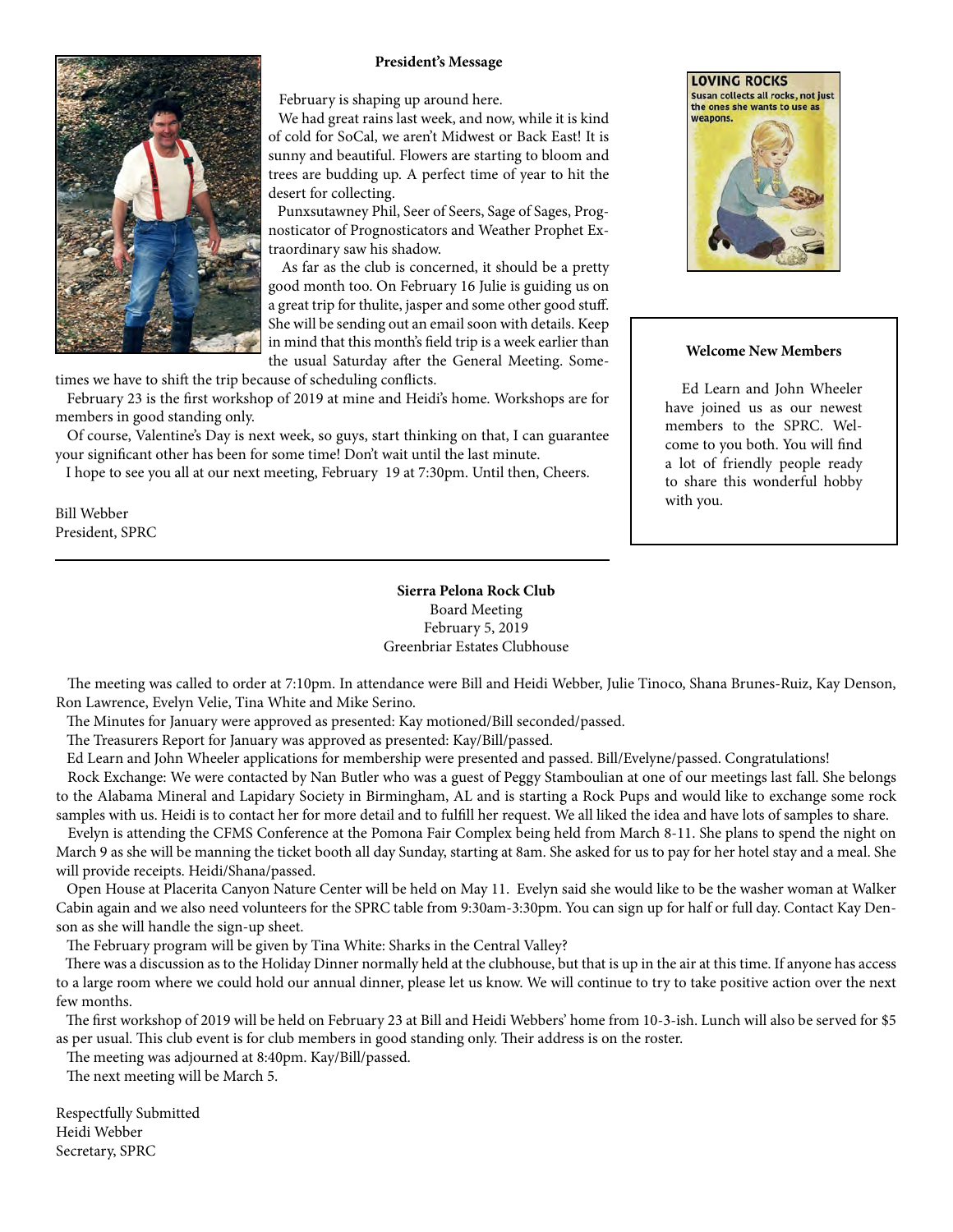

Heidi Webber

 On January 26, a group of us went to Ballarat to collect marble for the January field trip. Julie Tinoco guided Tim and Owen Gunter, Lynn Alexander, Evelyn Velie, Ed Learn, Donna Svetich, Bill and Heidi Webber and their friends Aimee Reece and Sam Bannon.

 It was a beautiful sunny day and added bonus, because of the rains, there wasn't any dust. The non-bonus were the hoards of gnats. Bug spray or head nets really helped.

 In spite of the gnats, we were able to find several really great pieces of marble. In fact, I found a fantastic piece. Unfortunately, it was a couple hundred pounds and Bill, the party-pooper, said it couldn't be moved. I think if he REALLY tried, it could maybe, possibly have been moved. So I settled on naming it "Heidi's Rock". I will go visit it. Next time, I am packing a wench and some planks!

 So after a really great day of gathering, stopping in at the Ballarat General Store and chatting with the proprietor and checking out the grounds, we headed home, dirty and tired and altogether happy.



*Shana with her found treasures.*



*Panamint Valley*

## **February** Carlos Carrillo Adam Hamilton Brigitte Mazourek John Wheeler Tina White



## **March** Richard Carlson

Cindy Gold Ruth Hidalgo Ed Learn Evelyn Velie

## **Officers:**

President – Bill Webber Vice‑President – Kay Denson Secretary: Heidi Webber Treasurer –Shana Brunes-Ruiz Federation Director (CFMS/AFMS) --Evelyn Velie

## **Chairpersons:**

Claim--Mike Serino Donation Rock Table--Ron and Akiko Strathmann Equipment--Bill Webber Field Trips – Julie Tinoco Historian ‑Open Hospitality – Ron Rackliffe Membership – Heidi Webber Website-- Larry Holt Pelonagram Publisher, Editor – Heidi Webber Programs –Tina White Publicity –Bruce Velie Sunshine--Brigitte Mazourek

The Sierra Pelona Rock Club, is a member of the California and American Federation of Mineralogical Societies, Inc. (CFMS/AFMS). The general club meetings (Open to the public) are at 7:30 PM, on the 3rd Tuesday of each month at:

# **The Clubhouse of the Greenbrier Mobile Estates EAST 21301 Soledad Canyon Rd Canyon Country, CA 91351**

Contact the Club or the Sierra Pelonagram Editor at:

**Sierra Pelona Rock Club P.O. Box 221256 Newhall, Ca. 91322** Or e‑mail: hwebber@pacbell.net *Visit the SPRC website [www.sierrapelona.com](http://www.sierrapelona.com/)*

## **Birthdays**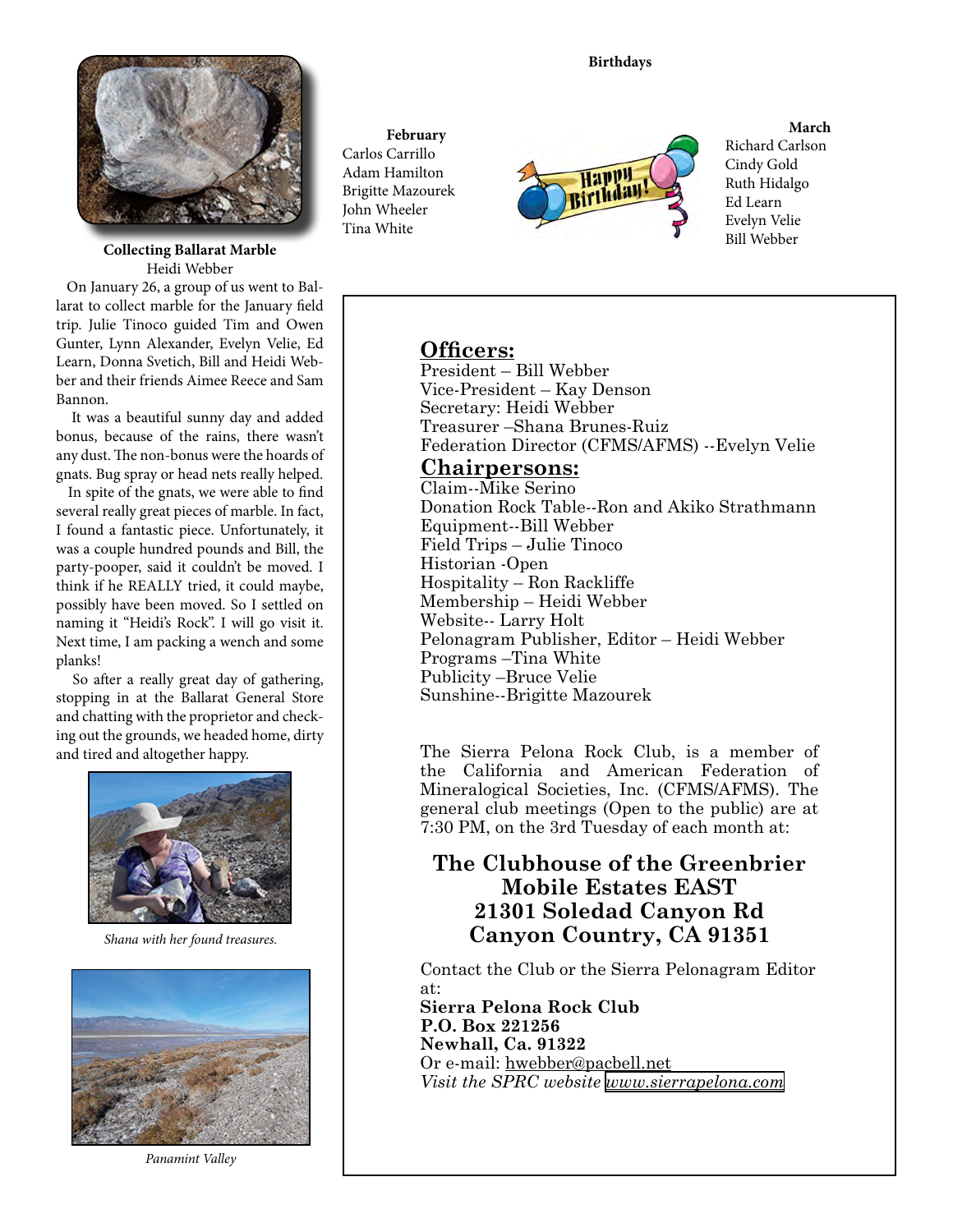## **Sierra Pelona Rock Club** Board Meeting Greenbriar Estates Clubhouse January 8, 2019

 The meeting was called to order at 7pm. In attendance were Bill and Heidi Webber, Julie Tinoco, Shana Brunes-Ruiz and Kay Denson. There was no board meeting (minutes) in December. The General Meeting Minutes were presented which also listed the new board. Julie moved to pass as presented, Kay seconded and the motion passed.

Kay presented the Treasurer's Report. Shana moved to pass as presented, Julie seconded and the motion was passed.

 We discussed Evelyn Velie's request to develop a Pebble Pup program to be held during the General Meeting to keep the Pups occupied. We all agreed this would be a nice addition to the meeting.

We need to find a person to be in charge of Hospitality. Julie said she could do it temporarily until someone volunteers.

 Scott and Nick Millers' membership applications were presented to the board by Heidi (membership chair). Bill proposed to accept the applications, Kay seconded and the motion was passed. Welcome Scott and Nick!

 Julie presented a potential calendar for field trips. The TENTATIVE trips are January-Ballarat, February-Volcano/Lavic Siding, March-Shark Tooth Hill, April-Strawberry Onyx, May-TBD, June-Cambria. These are not absolute, and may be changed. The actual dates may also be changed. The calendar should be distributed soon.

 Heidi talked about the 2019 Workshops. The Board decided to hold them on February 16, June 1 and October 5. (February changed to 23rd)

 Kay gave Heidi the Treasurer Reports for 2016-2018 to audit. She also gave her documents to Shana. We will go to the Bank of America to get the signature cards changed on Thursday, January 10.

 Kay gave some IRS materials to Heidi to complete and file. The IRS is making non-profits update a portion of their by-laws to conform with code changes. Before that can be done, paperwork has to be filed with the state to legalize those changes. Heidi will do what she can by the January General Meeting to present the changes/updates to the membership in attendance. The bylaws state that changes have to be presented one month and voted on the following month, but the IRS is forcing us to make the updates/changes a.s.a.p. (Kay received the notice in December) so a January vote will be held after the updates are read. Members will receive an email detailing the changes so an informed vote can be made at the January General Meeting. Kay motioned we email members with the proposed changes, Heidi seconded and the motion passed.

Julie motioned to adjourn, Bill seconded and the meeting adjourned at 8:45pm.

Respectfully Submitted Heidi S Webber SPRC Secretary



**Sierra Pelona Rock Club** General Meeting Greenbriar Estates Clubhouse January 15, 2019

The meeting was called to order at 7:45pm. 22 members and 8 guests were present.

President Bill Webber led the Pledge of Allegiance and welcomed the guests who stood and introduced themselves.

 Heidi Webber explained the needed bylaws changes and also the change to make urgent changes easier. The changes were put to a vote of members in good standing present and it was passed unanimously.

 Ron Rackliffe said he would be the Hospitality Chair. We still need a T-shirt chair, an email will be sent to membership looking for a member to take over this very important task. (Trina Aeen has volunteered to be in charge of the t-shirts)

 Evelyn Velie talked about Ballarat marble, the destination of the January 26th field trip. It is approximately 3 hours drive. Further information will be emailed by Julie Tinoco before the trip.

Evelyn also spoke of the CFMS Show on August 10. Stoddard Wells is that same weekend.

The meeting was adjourned at 8:20 for the raffle and refreshments.

Respectfully Submitted Heidi S Webber SPRC Secretary